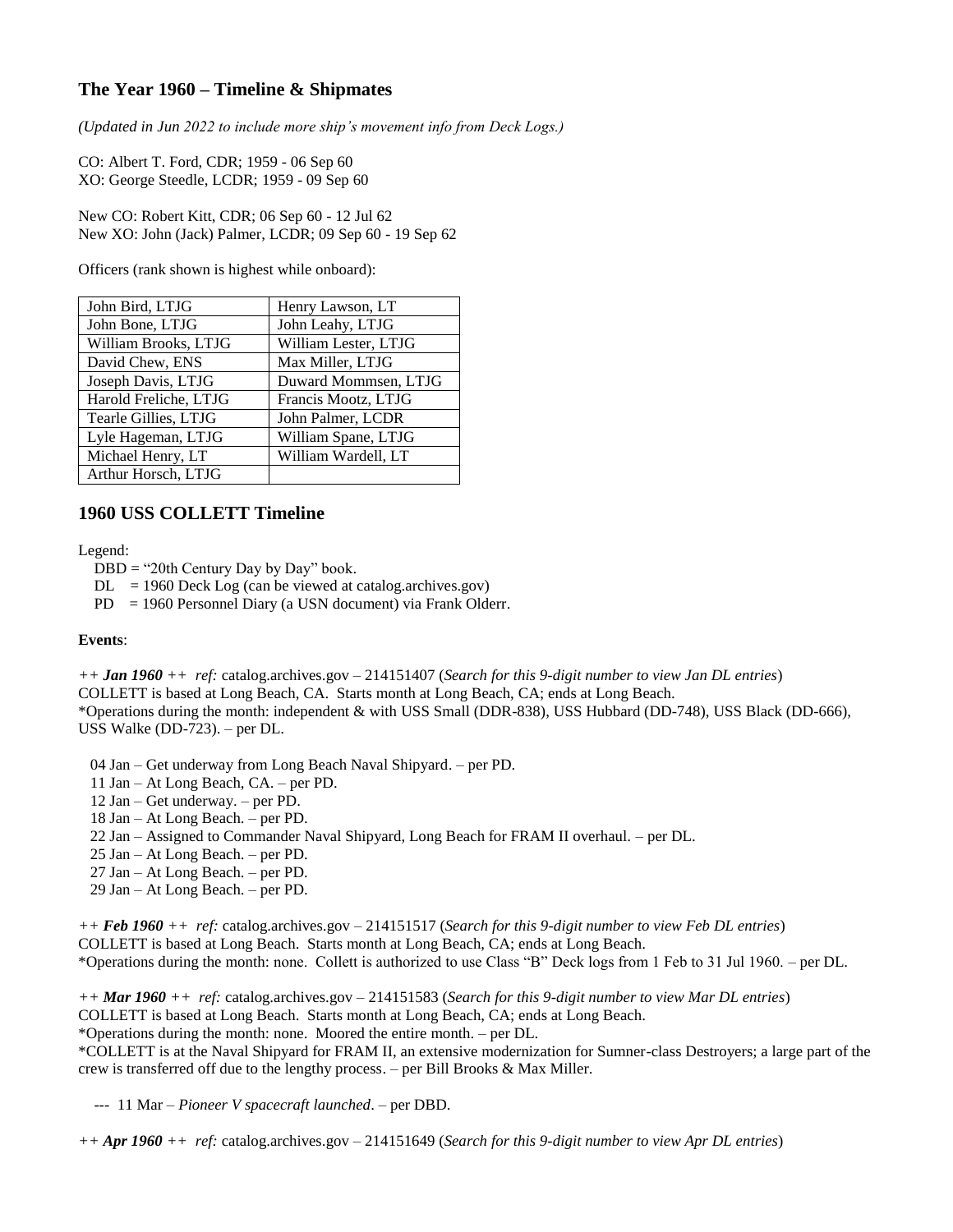COLLETT is based at Long Beach. Starts month at Long Beach, CA; ends at Long Beach. \*Operations during the month: none. Moored from 1 Apr to 10 Apr then moved to dry dock. – per DL.

--- 02 Apr – *US launches first weather satellite*. – per DBD.

--- 28 Apr – *Titan ICBM fired in limited test*. – per DBD.

*++ May 1960 ++ ref:* catalog.archives.gov – 214151713 (*Search for this 9-digit number to view May DL entries*) COLLETT is based at Long Beach. Starts month at Long Beach, CA; ends at Long Beach. \*Operations during the month: none. In dry dock from 1 May to 27 May then moved to mooring. – per DL. \*COLLETT is at the Naval Shipyard for FRAM. – per Bill Brooks.

--- 01 May – *Soviets down U2 over USSR*. – per DBD.

--- 24 May – *USAF launches Midas 1 satellite*. – per DBD.

*++ Jun 1960 ++ ref:* catalog.archives.gov – 214151779 (*Search for this 9-digit number to view Jun DL entries*) COLLETT is based at Long Beach. Starts month at Long Beach, CA; ends at Long Beach. – per DL. \*Operations during the month: none. Moored the entire month. – per DL. \*COLLETT is at Long Beach Naval Shipyard for FRAM. – per Bill Brooks.

--- 04 Jun – *China shells Quemoy* – per DBD.

*++ Jul 1960 ++ ref:* catalog.archives.gov – 214151843(*Search for this 9-digit number to view Jul DL entries*) 01-19 Jul – COLLETT is based at Long Beach. Starts month at Long Beach, CA; ends at Long Beach. – per DL. \*Operations during the month: independent & with USS Ammen (DD-527) albeit unintended. – per DL. \*COLLETT is at Long Beach Naval Shipyard for FRAM. – per Bill Brooks.

06 Jul – Get underway [for sea trials of steering, back at 1545 per DL]. – per PD

14 Jul – Get underway [for sea trials of electronics, back at 1730 per DL]. – per PD

 19 Jul – \*Underway; sea trials; collision with USS AMMEN (DD 528) off Long Beach kills 11 & injures 20 onboard AMMEN; COLLETT with a mashed bow makes port under her own power, enters Long Beach Naval Shipyard. – per Bill Brooks.

\*The 00-1700 portion of the deck log for 19 Jul is missing from the archives.gov copy. A note on the 17-24 portion states that the 00-1700 portion was submitted for use at the Court of Inquiry of the collision. Moored at 1945. – per DL.

\*COLLETT collides with the USS AMMEN (DD-527) in the fog off Newport Beach, CA. COLLETT suffers no personnel casualties, but loses her bow. The bow is replaced with that of the mothballed USS SEAMAN – per a 1964 version of History of USS COLLETT.

19-30 Jul – \*At Long Beach Naval Shipyard for extensive repairs. Her bow is removed & replaced with the bow of USS SEAMAN (DD-791), an uncompleted destroyer of the Reserve Fleet. – per Bill Brooks.

\*Moored for the remainder of the month. – per DL.

--- 21 Jul – *US Sub launches first Polaris missile underwater.* – per DBD.

*++ Aug 1960 ++ ref:* catalog.archives.gov – 214151909 (*Search for this 9-digit number to view Aug DL entries*) COLLETT is based at Long Beach. Starts month at Long Beach, CA; ends at Long Beach. \*Operations during the month: none. – per DL.

\*COLLETT is at Long Beach for repairs. – per Bill Brooks.

03 Aug – Moved into dry dock with USS Seaman (DD-791). – per DL.

24 Aug – Moved from dry dock to mooring. – per DL.

*++ Sep 1960 ++ ref:* catalog.archives.gov – 214152037 (*Search for this 9-digit number to view Sep DL entries*) COLLETT is based at Long Beach. Starts month at Long Beach, CA; ends at Long Beach. \*Operations during the month: independent. – per DL.

\*COLLETT is at Long Beach; repairs continue. – per Bill Brooks.

14 Sep – Change of Command ceremonies. CDR Kitt assumes command from CDR Ford. – per DL.

 16 Sep – Get underway [at 0818 for radar calibration test and several shipboard evolutions per DL] & return to port [at 1628 per DL]. – per PD.

17 Sep – At Long Beach. – per PD.

 22 Sep – Get underway [at 0817 for sonar test, washdown test, and several engineering and ship handling tests. At 1841 returned to port per DL]. – per PD.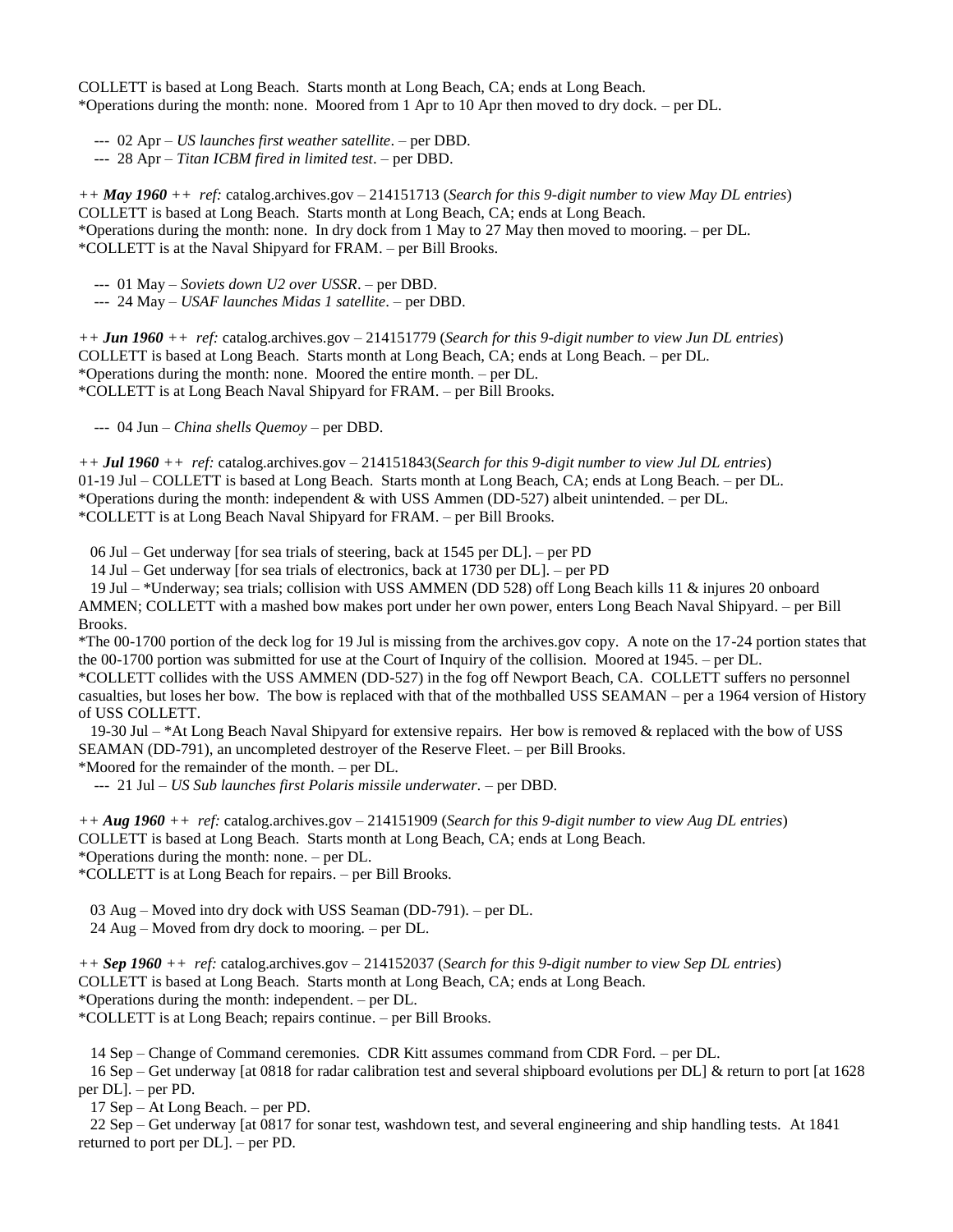23 Sep – At Long Beach. – per PD.

--- 24 Sep – *USS ENTERPRISE (CVN-65) launched*. – per DBD.

 27 Sep – Get underway [at 1102 for engineering and steering tests. 1917 Returned to port per DL]. – per PD. 28 Sep – At Long Beach. – per PD.

*++ Oct 1960 ++ ref:* catalog.archives.gov – 214152161 (*Search for this 9-digit number to view Oct DL entries*) COLLETT is based at Long Beach. Starts month at Long Beach, CA; ends at Coronado Roads, CA. \*Operations during the month: independent. – per DL.

\*COLLETT is at Long Beach; repairs continue. – per Bill Brooks.

03 Oct – Collett enters dry dock. – per DL

--- 04 Oct – *US launches first active telecommunications satellite*. – per DBD.

07 Oct – Collett leaves dry dock and is moored. – per DL.

11 Oct – Get underway [for sea trials per DL] then return to Long Beach. – per PD.

26 Oct – Get underway [for exercises and to compensate compass per DL]. – per PD.

27 Oct – Get underway [for calibration tests and drills per DL] then return to Long Beach. – per PD.

28 Oct – Get underway [for engineering checks, then return to Long Beach per DL]. – per PD.

29 Oct – At Long Beach. – per PD.

31 Oct – \*Get underway [for exercises and to San Diego then on to Coronado Roads per DL]. – per PD.

\*COLLETT rejoins the FIRST Fleet as a unit of the Pacific Fleet's first rehabilitated and modernized squadron, DESRON 9.

*++ Nov 1960 ++ ref:* catalog.archives.gov – 214152289 (*Search for this 9-digit number to view Nov DL entries*) COLLETT is based at Long Beach. Starts month at Coronado Roads; ends at San Diego.

\*Operations during the month: independent, and with USS Mansfield (DD-728), USS Tolovana (AO-64), USS Tulare (AKA-112). – per DL.

\*COLLETT is at Long Beach; repairs continue. – per Bill Brooks.

01-02 Nov – Underway with varied drills then anchored at San Diego on 02 Nov. – per DL.

03 Nov – Get underway for exercises and battle problems, then moor at Long Beach. – per DL.

04 Nov – Get underway [for dependents cruise per DL] then return to Long Beach. – per PD.

05 Nov – Get underway to San Diego, then moored in San Diego. – per DL.

18 Nov – Get underway then moor in Long Beach. – per DL.

21 Nov – Get underway enroute towards San Diego. – per DL.

22 Nov – After underway exercises proceed to Long Beach. – per DL.

28 Nov – Get underway for exercises then proceed to anchor at San Diego. – per DL.

29 Nov – Get underway for exercises. – per DL.

30 Nov – After underway exercises, proceed to moor at San Diego. – per DL.

*++ Dec 1960 ++ ref:* catalog.archives.gov – 214152413 (*Search for this 9-digit number to view Dec DL entries*)

COLLETT is based at Long Beach. Starts month at San Diego, CA; ends at Long Beach.

\*Operations during the month: independent & with USS Edson (DD-946), USS Hooper (DE-1026), USS Helena (CA-75), USS Guadalupe (AO-32), USS George Clymer (APA-32), USS Picking (DD-685), USS Fechtler (DD-870), USS Coontz (DLG-9). – per DL.

01 Dec – Get underway for exercises. – per DL.

02 Dec – Following varied exercises proceeded to San Diego. – per DL.

05 Dec – Get underway. – per PD.

08 Dec – Return to San Diego. – per DL.

09 Dec – Underway; arrive Long Beach. – DL.

23 Dec – At Long Beach. – per Phil Nagel & James Lewis.

**NOTE 1**: Per Chuck Kiesling in 2010, there were 101 shipmates on board for the entire year of 1960, however, per the PD, 474 shipmates served for some time during the year.

**NOTE 2**: Per Bill Brooks in 2011, on 19 July 1960, when the fog lifted following the collision with the USS AMMEN, a helicopter carrying doctors to attend to the injured responded and while hovering over our new flight deck, hit a stanchion with a rotor blade and crashed on the flight deck. The helicopter was still on the ship when we returned to port.

**NOTE 3**: Also on this usscollett.com website for 1960:

\* See Photos by, for, or via Ed Esberger, Patrick Coggin, Tom Craver, Bob Kitt, Brian Massey, Bennie McMillen, Steve Tison.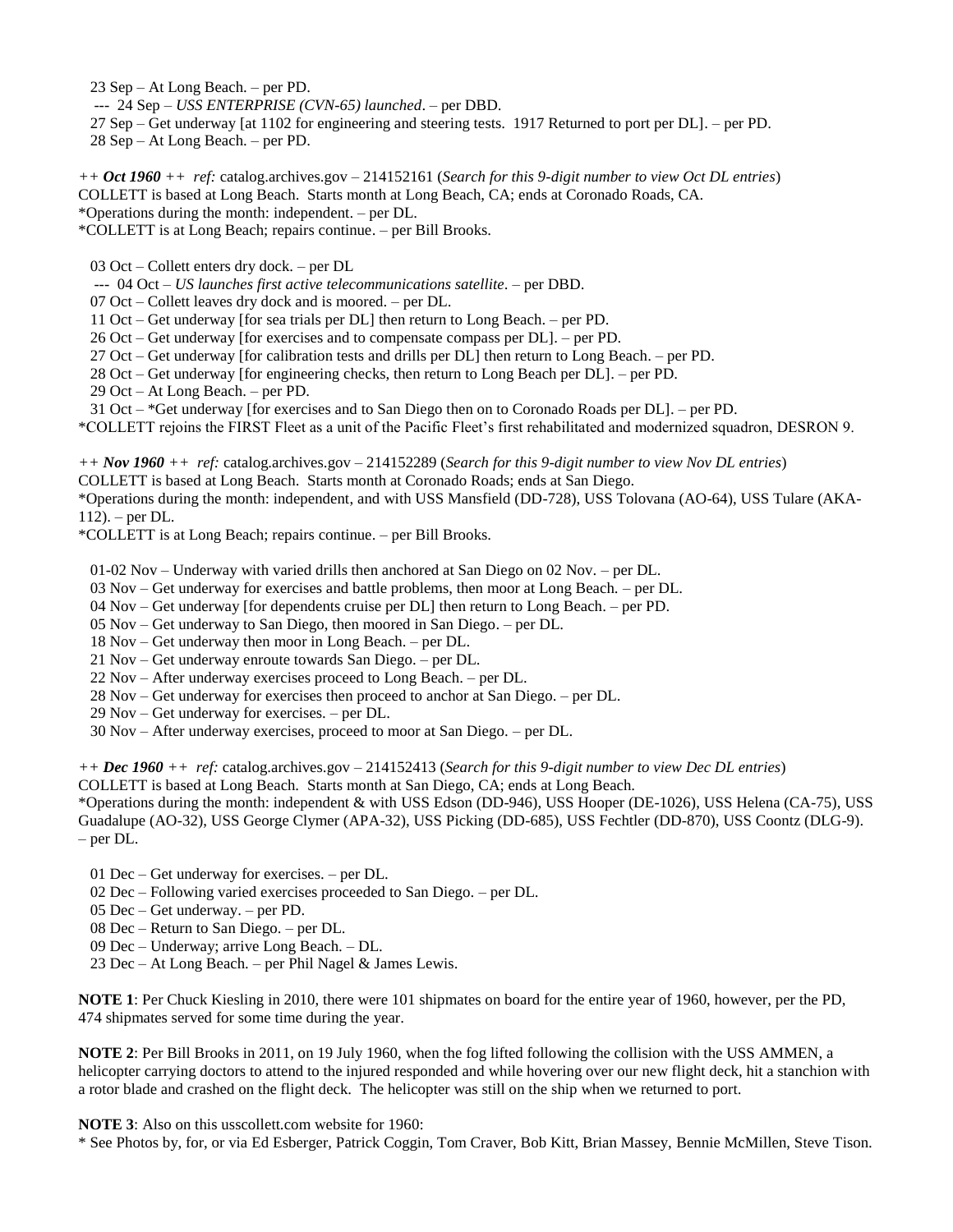\* See History by, for, or via Bill Brooks, Tom Craver, Brian Massey, Earl Mayer, Bennie McMillen, Carl Rotola, David Shaffer, Steve Tison, Robert Wylie.

\* See Stories by Al Wapstra.

## **1960 USS COLLETT Shipmates**

The following list includes information from USN Personnel Diaries & other publicly available sources.

Entries marked with (d) are known (or strongly suspected) to be deceased; such entries have not been updated since 2020. Names marked with (?) are suspected of being misspelled. The rate or rank given for a shipmate is highest he attained while onboard.

To learn more (or offer a correction) about an entry, e-mail olderr730@yahoo.com. To protect the privacy of shipmates, they will be told of your enquiry but will choose if they wish to respond directly to you.

| Ables, Don R - PN2               | Kelly, Richard G - SOGSN (d)       |
|----------------------------------|------------------------------------|
| Abraham, Stanley - SN (d)        | Kenan, Ronald W - SA               |
| Adams, Billie M - SK3 (d)        | Kendig, Gerald A - BT3             |
| Adams, Duane E - MMFN (d)        | Ketcham, Ronald A - FTL3/FTLSN     |
| Adams, William D - FTA3 (d)      | Killian, Billy J - ETR3            |
| Addis, Van A - SA (d)            | Kingsley, Russell L - SO2          |
| Albert, Paul T - MM3 (d)         | Kirby, William E - CSC (d)         |
| Amavisca, Alex N - BM3 (d)       | Kitt, Robert - CDR (CO)            |
| Anderson, Leland A - RM2 (d)     | Klandereud, Larry O - MM3          |
| Anderson, William G - RD3 (d)    | Klocek, Dennis J - QM3             |
| Arceo, Angel D - DK2 (d)         | Knight, David A - SA (d)           |
| Arellano, Fabio R - SN           | Kohler, Antone - RM3 (d)           |
| Armstrong, Ralph G - FN (d)      | Konecny, Eugene J - MM2 (d)        |
| Athaus, Anthony J - ICFN (d)     | Kovacs, Richard D - SN (d)         |
| Ault, William L - SH1 (d)        | Kveen, David R - RD2               |
|                                  |                                    |
| Badura, Larry J - QM3            | Lackner, William W - MM3           |
| Baker, Edgar L - FN              | LaCoss, Harrison A - EM2 (d)       |
| Baker, John A - RM3 (d)          | Lancaster, Charles N - SFP2 (d)    |
| Baker, Joseph L - SN             | Langley, Harold - MM2 (d)          |
| Baker, Merle W - CS1 (d)         | Langley, James W - QM2 (d)         |
| Ballard, Albert E - FN           | Lapke, Thomas N - MM3              |
| Banzhoff, Charles K - MM2        | Lawson, Henry T - LTJG/LT (d)      |
| Barwick, John P - MR2 (d)        | Leahy, John H - LTJG (d)           |
| Baumann, Andrew - RD2 (d)        | Leavitt, Norman O - GMG3 (d)       |
| Beach, Robert W - FTM3 (d)       | LeBude, Ronald V - MM3             |
| Beauchamp, Donald R - BM3 (d)    | Lee, James P - EM3 (d)             |
| Bedford, John D - MR3/MRFA       | Lemmer, Duncan L - BT2             |
| Bemis, Gordon I - EM1(d)         | Lester, William E - LTJG (d)       |
| Bick, Jimmie D - RM2 (d)         | Leszek, Lester J - SN (d)          |
| Bigelow, Thomas J - SN (d)       | Lewis, James F - FN/YN3            |
| Bird, John P - LTJG (d)          | Linah, Kenneth F - MM2 (d)         |
| Birdsong, Alvin W - GMM3 (d)     | Linhart, Michael D - SA (d)        |
| Bishop, Danny O - MM2            | Lockhart, Lincoln D - SN           |
| Bishop, Roger E - MM3            | Long, Ronald D - SN (d)            |
| Black, Charles A - SA            | Longlois, Lee E - YN2 (d)          |
| Black, Lonnie R - SA (d)         | Luke, Richard L - BT3              |
| Blackmon, George F - FA (d)      | Lyons, Jack A - MM1/MMC (d)        |
| Blackmon, Jimmy R - TM2          |                                    |
| Blake, Walter L - ETN3           | MacLean, William B - IC3           |
| Blanchard, Calvin J - SN         | Macuse, Florencio P - MM2/MMFN (d) |
| Blankenship, William F - MM3 (d) | Magray, Dennis E - FN (d)          |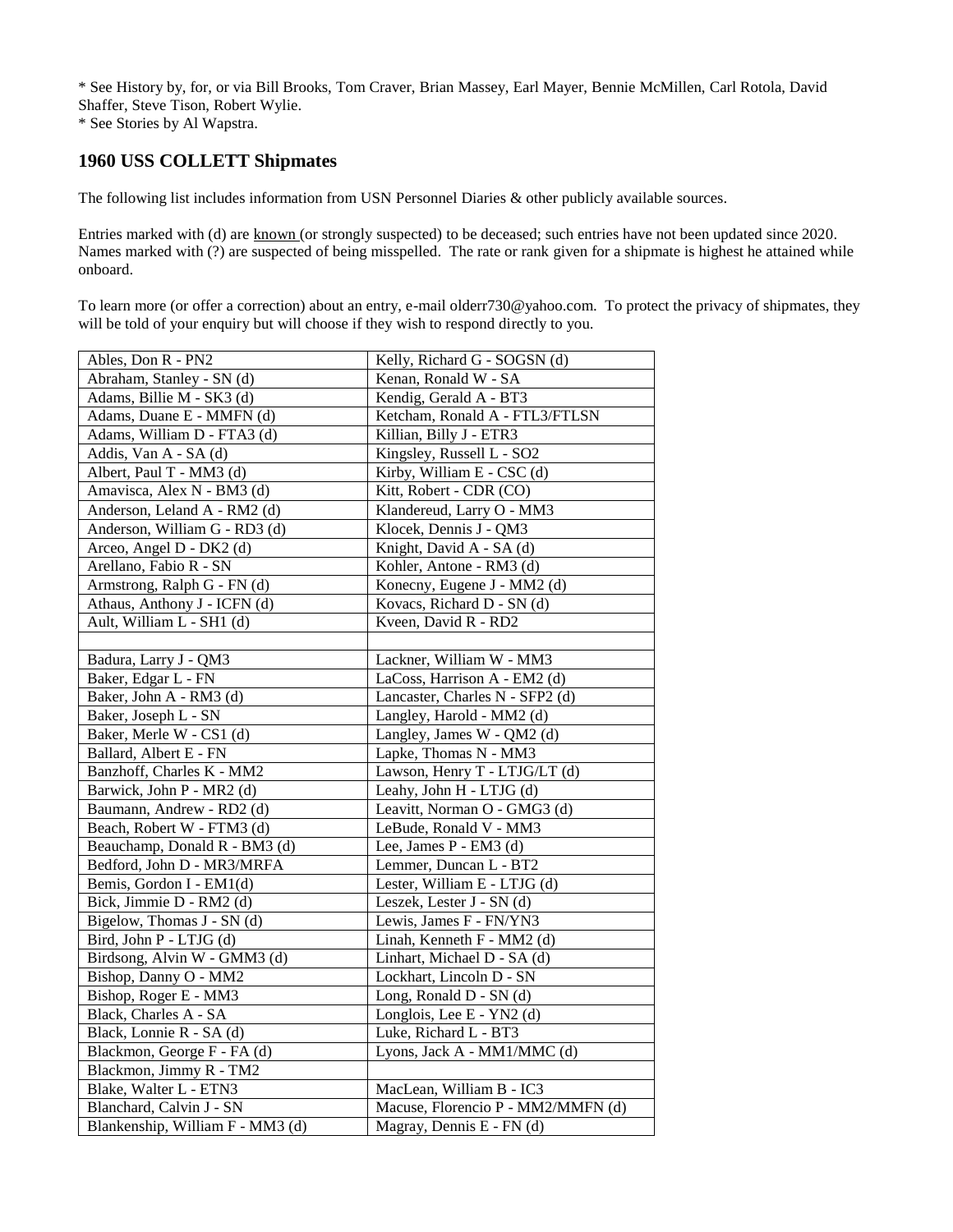| Blotter, Paul E - SN                                          | Mai, Robert G - DK3 (d)                                     |
|---------------------------------------------------------------|-------------------------------------------------------------|
| Blue, Robert R - SK3                                          | Malkiewicz, Edward R - BM3 (d)                              |
| Boatner, Albert E - GMG3                                      | Martin, David H - SA (d)                                    |
| Bone, John S - LTJG (d)                                       | Martin, Elmo L - RD1 (d)                                    |
| Bowers, Alton R - BT3                                         | Martin, Verdell E - FT2 (d)                                 |
| Bowman, Ronald L - SA (d)                                     | Masten, Wilburn T - SKCA (d)                                |
| Boyer, James O - BT3                                          | Mathew, Jack M - QM2                                        |
| Boyett, John S - MM1/MM2 (d)                                  | Mauch, Alfred C - GM3 (d)                                   |
| Braden, Leon E - FN/FA (d)                                    | Mayer, Earl F - SK3                                         |
| Brader, Theodore D - SOG2                                     | McClain, Robert F - EM2 (d)                                 |
| Brake, John Boyd - SN                                         | McDaniel, Michael D - ETN3 (d)                              |
| Brooks, William T - LTJG (d)                                  | McFarland, David J - MM3                                    |
| Brown, Milo B - BT2                                           | McGill, Robert M - EM3 (d)                                  |
| Budish, Richard R - RM3                                       | McLain, Roger S - BTC (d)                                   |
| Buechler, Larry L - BT2 (d)                                   | McLaughlin, James E - RM2 (d)                               |
| Bumanglag, Rufino A - EN2 (d)                                 | McMillen, Bennie P - RDC (d)                                |
| Bunner, Charles R - MM1 (d)                                   | McNally, Thomas J - EMFN (d)                                |
| Burgess, James L - RD3 (d)                                    | McNeese, Donald D - CS3 (d)                                 |
| Burkman, Charles E - SA (d)                                   | McVeigh, James A - SOG3 (d)                                 |
|                                                               | Medeiros, Patrick E - RDSN (d)                              |
| Cajulis, Clarito B - TN (d)                                   | Mejia, Charles - SA                                         |
| Cajulis, Conrado B - TN (d)                                   | Melaas, Gary L - SA (d)                                     |
| Cameron, Alan R - SK2 (d)                                     | Melroy, Burdell E - DC2 (d)                                 |
| Camposagrado, Reynaldo D - TA (d)                             | Meschi, John W - RDSA (d)                                   |
| Caples, Robert D - SH3 (d)                                    | Middleton, Charles L - BTCA (d)                             |
| Carlson, Richard N - EMP3 (d)                                 | Miller, Alan W - SM3 (d)                                    |
| Carter, Dewey D - MM2                                         | Miller, Max K - LTJG                                        |
| Carter, George NMN Jr - MM2/MM1(d)                            | Miller, Mitchell - SN (d)                                   |
| Casson, Donald W - SN/QM1                                     | Miller, Robert G - BT2 (d)                                  |
| Cawns, Harry W - QM1 (d)                                      | Mommsen, Durward B - LTJG                                   |
| Chambers, Charles R - CSSN                                    | Monaco, Vincent F - EN3 (d)                                 |
| Chapman, Nathaniel - SN                                       | Mondt, Frank D - SN (d)                                     |
| Chappell, George W - BT3 (d)                                  | Moody, John E - RMSN (d)                                    |
| Cheek, Lynnis D - TM3                                         | Mooneyham, Stanley F - SM2                                  |
| Chew, David G - ENS                                           | Moore, Lowell E - FTG3 (d)                                  |
| Clapp, Brendon $K$ - $FN$ (d)                                 | Moore, Melvin R - SN (d)                                    |
| Clark, Larry D - FN (d)                                       | Mootz, Francis J - LTJG                                     |
| Clark, Robert H - MM3 (d)                                     | Mordick, Dennis L - ETNSN (d)                               |
| Clark, William B - ETR2 (d)                                   | Moreci, Clifford F - FN (d)                                 |
| Cleavenger, Carl G - RD2 (d)                                  | Moreno, Richard D - SN (d)                                  |
| Clifton, Jarrell L - SO3                                      | Morgan, Norman P - ETN3 (d)                                 |
| Coggin, Patrick H - IC3 (d)                                   | Mortenson, Robert L - BT3                                   |
| Collier, Thomas C - CS1                                       | Myers, Stephen D - FT2                                      |
| Collins, Cornelius L - FN (d)                                 |                                                             |
| Colquhoun, Harry S - FTA2 (d)                                 | Nagel, Phillip L - BT3                                      |
| Compton, John W - BMSN (d)                                    | Narvaez, Antonio U - TN/SK3                                 |
| Confer, William A Jr - MMC (d)                                | Neu, Kenneth A - GM3 (d)                                    |
| Conrad, Edward E - RD3 (d)                                    | Newby, Jerry F - RD3 (d)                                    |
| Cook, James R - FN (d)                                        | Noble, Robert A - FTM3                                      |
| Cooley, Edward E - GMG3                                       | Nothstein, Robert E - MM2                                   |
| Cooper, Melvin J - FA/YN3 (d)                                 | Nuckols, John T - RD3 (d)                                   |
| Cooper, Robert L - FA/CS3                                     |                                                             |
| Cooper, Russell L - GM3 (d)                                   | Oblander, Dennis R - SN (d)                                 |
| Corman, Alexander B - FTASN (d)                               | O'Connor, Dennis J - FN<br>Odom, Carlton L - SA             |
| Correia, Arthur R - BM1/BMC (d)<br>Counts, Terry L - RMSN (d) |                                                             |
|                                                               | O'Hare, Grover M - MM3 (d)<br>Osborne, Russell E - SOG3 (d) |
| Cox, Dennis D - MM3 (d)                                       |                                                             |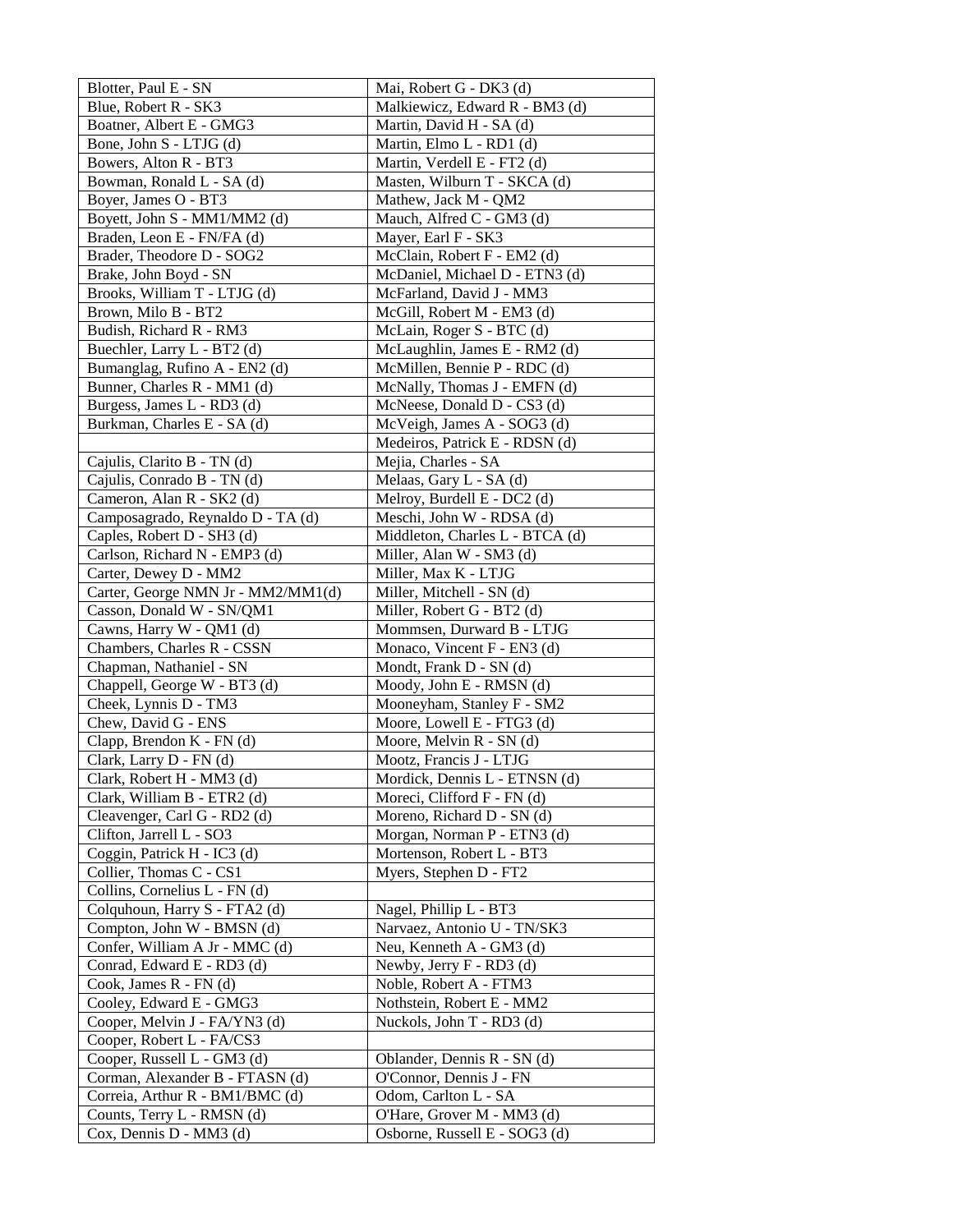| $Cox$ , Jack $L$ - RD2 (d)                           | Overstreet, Ralph W - SA (d)                        |
|------------------------------------------------------|-----------------------------------------------------|
| Crabtree, William D - SA (d)                         | Owen, Ronald J - FN (d)                             |
| Craver, Thomas J - RM3                               |                                                     |
| Cresselious $(?)$ , Owen O - GM1 $(d)$               | Palmer, John G - LCDR (XO) (d)                      |
| Cross, George B - MM3 (d)                            | Pate, Sidney A - TM2 (d)                            |
| Cruz, Antonio D - TN/SK2 (d)                         | Patton, Larry G - SN (d)                            |
| Culton, Franklin D - RMSA (d)                        | Payton, Forest D - RM1/RMC (d)                      |
| Cunningham, David H - BT3 (d)                        | Pedro, Fernando E - GMC (d)                         |
| Cutler, Gary K - EM3 (d)                             | Pennell, James L - BM3 (d)                          |
|                                                      | Perkins, William R - MM3 (d)                        |
| Damler, Donald R - SN                                | Perry, William L - SOG2 (d)                         |
| Daniels, Alfred - HM1/HMCA (d)                       | Pettet, Alan L - SA (d)                             |
| Darrington, Michael W - BT1                          | Phillips, Bobby J - SN (d)                          |
| Davies, Clyde G - SN (d)                             | Phillips, Donald B - RD3                            |
| Davis, Fredrick I - FT1 (d)                          | Pierce, Bernard E - MM1 (d)                         |
| Davis, James R - MM2 (d)                             | Polyniak, Myron - EM2 (d)                           |
| Davis, Joseph F - LTJG (d)                           | Porter, Larry L - BM2                               |
| Delacruz, Victor - GM3 (d)                           | Porter, Ray H - RD3 (d)                             |
| Dennis, Braxton L - FN                               | Porter, Ronald L - SA (d)                           |
| Destro, Alfred M - PNC (d)                           | Post, Walter M - ETRSN/ET1                          |
| Dial, James T - SN (d)                               | Prisock, Rodger M - MM3 (d)                         |
| Dillon, Sidney H - SKC (d)                           | Provancha, Arthur E - SN (d)                        |
| Dizon, Leonardo O - TN                               | Purdon, Charles B - TM2                             |
| Doe, Kenneth M - SN (d)                              |                                                     |
| Domino, Ronald R - SN (d)                            | Raper, Edwin L - MM3 (d)                            |
| Donahue, Charles M - EM2 (d)                         | Renfroe, Roosevelt - TN (d)                         |
| Doyle, Jack W - FN (d)                               | Reynolds, George E - YNSN                           |
| Doyle, Joe - RM2 (d)                                 | Reynolds, Leroy D - FN (d)                          |
| Dreaden, Billy J - FN (d)                            | Rhoades, James D - EM3                              |
| Dunnuck, James W - IC3                               | Rhodes, William L - SM3 (d)                         |
|                                                      | Rice, Robert L - CS2 (d)                            |
| Easterday, Harold L - SA/FN (d)                      | Richardson, Frankie J - GM3 (d)                     |
| Edwards, Carl L - GMG3 (d)                           | Robertson, Robert A - ETRSN (d)                     |
| Edwards, David C - FTC (d)                           | Robertson, William C - EM3 (d)                      |
| Eidt, James A - FN/FA (d)                            | Rodriguez, Anthony - FN (d)                         |
| Ellison, Lemmie E - SH3 (d)                          | Rogers, Francis S - RD1 (d)                         |
| Enano, Herminio - RM1 (d)<br>Engle, Owen M - SM1 (d) | Rogers, Larry H - BT3 (d)<br>Rojas, Hector - SMSN   |
|                                                      |                                                     |
| Esberger, Edward J - SK2 (d)                         | Romero, John I - SN (d)<br>Rose, Robert H - RD3 (d) |
| Faler, Harry R - EN2                                 | Rosenberger, Albert H - MMC (d)                     |
| Falls, Ronald G - FN (d)                             | Ross, William L - GM3 (d)                           |
| Farley, Frank - BM2                                  | Ruiz, Norberto A - SD2 (d)                          |
| Farley, John H - MM1 (d)                             |                                                     |
| Fenn, Richard L - BT2 (d)                            | Saynes, Lawrence E - SA (d)                         |
| Fernando, Pedro E - GMC (d)                          | Scerbo, Carl M - SN (d)                             |
| Fero, Malcolm B - FN                                 | Schultz, John E - SN (d)                            |
| Fettet, Alan L - SA (d)                              | Scott, James M - GMC (d)                            |
| Finley, Charles E - TM3                              | Senn, Joseph C - IC2                                |
| Flinton, John C - PNA3                               | Shafer, Gordon W - MM3 (d)                          |
| Fondren, William L - SN (d)                          | Shafer, Kenneth A - SN                              |
| Ford, Albert T - CDR (CO) (d)                        | Shaffer, David N - RD3                              |
| Ford, Jerry M - BTFN                                 | Shannon, John P - RD3 (d)                           |
| Forthun, Darryl R - GMSN (d)                         | Shinall, Benjamin R - FA (d)                        |
| Fox, James F - FN (d)                                | Simpson, Richard D - EM3 (d)                        |
| Frederick, Kenneth F - FN/MM1 (d)                    | Sivok, Johnie - FN (d)                              |
| Freliche, Harold J - LTJG                            | Sizer, Malcolm A - BT3 (d)                          |
|                                                      |                                                     |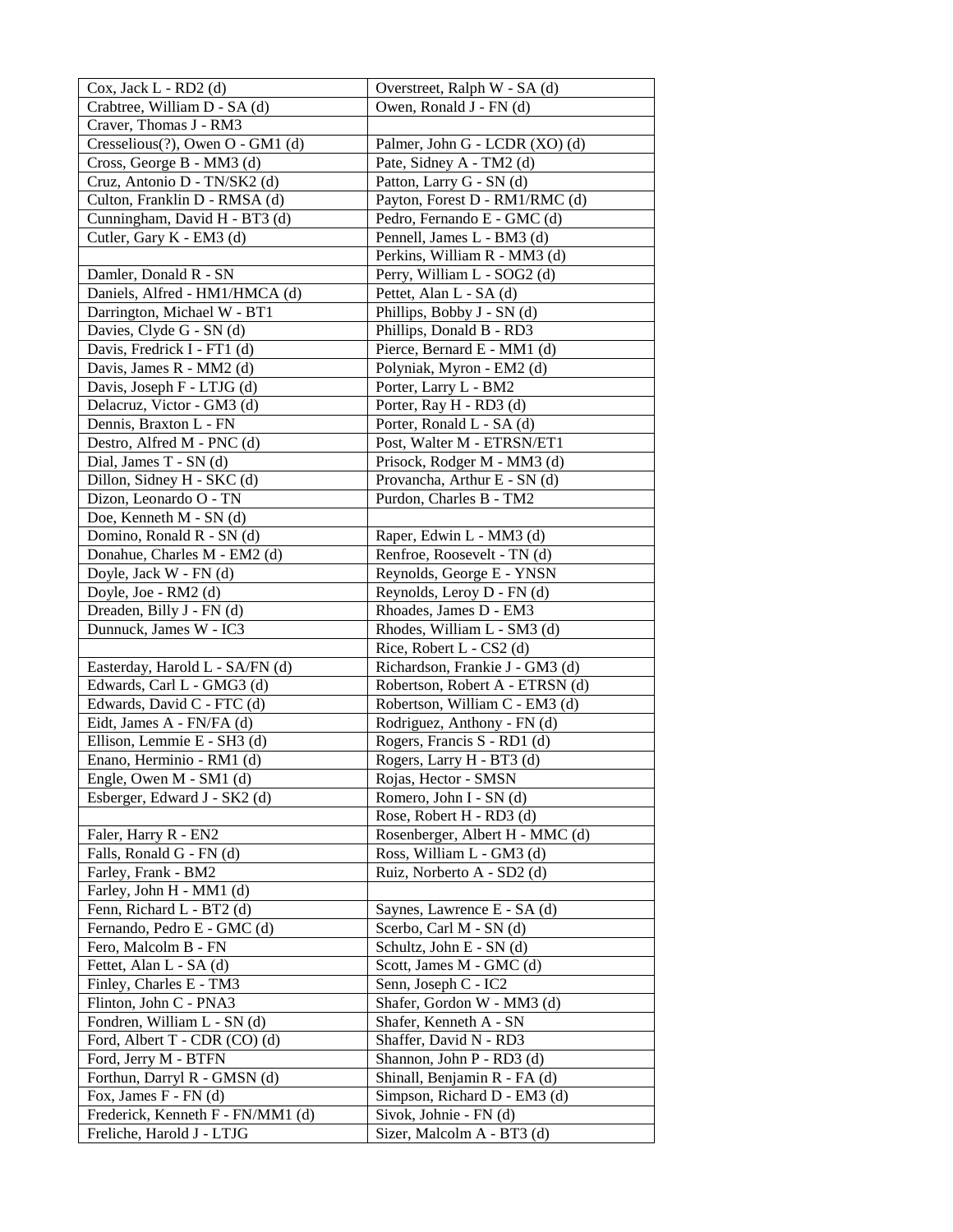| Fry, Gary A - BMSN                             | Skorupski, Chester V - MMFN     |
|------------------------------------------------|---------------------------------|
| Fuertes, Domingo F - SD1 (d)                   | Smith, David D - RM3 (d)        |
| Fulford, Billy J - MM1 (d)                     | Smith, James M - SN             |
| Fulford, Ronald E - EMFN (d)                   | Smith, Robert T - SN (d)        |
| Fulks, Bobby R - FN (d)                        | Smith, Van A - SO1 (d)          |
|                                                | Snodgrass, John L - FN/SN (d)   |
| Gabert, Charles J - MM3 (d)                    | Snyder, John D - BT2 (d)        |
| Gaddy, Chester O - SN                          | Songer, George W - RD3 (d)      |
| Gallegos, Donald L - RM3                       | Soriano, Roberto M - TN (d)     |
| Gangstad, Melvin W - SOG2 (d)                  | Sorters, Sidney R - FN (d)      |
| Garcia, Fred L - FN/SN (d)                     | Spane, William T - LTJG         |
| Gay, Howard L - MM3 (d)                        | Sparks, Dan B - EN3             |
| Geer, Kenneth R - BT3 (d)                      | Sparks, Gerald V - SN (d)       |
| George, Vernon E - RM3 (d)                     | Spears, William E - ETN2 (d)    |
| Gillies, Tearle A - LTJG (d)                   | Staggs, Frederick L - YN1 (d)   |
| Goldizer, Bernard H - SOGSA (d)                | Stammen, Ralph D - SF1 (d)      |
| Gollotte John H - GMSN (d)                     | Stanton, Edward L - CS1 (d)     |
| Gomez, Rudy - BT2 (d)                          | States, Charles J - SN (d)      |
| Gonzales, Gerald R - SN (d)                    | Steedle, George - LCDR (XO) (d) |
| Gonzales, Joel - GMG3                          | Sterling, Sidney P - HNSN       |
| Goodwin, Carlos D - FN (d)                     | St Jacques, Robert D - RD3 (d)  |
| Gourley, Joe W - SN (d)                        | Stomberg, Joseph L - SOG2       |
| Grady, James J - YN3 (d)                       | Stratton, Edward J - SN (d)     |
| Graver, Thomas J - HM3 (d)                     | Strong, Richard W - EM2         |
| Gregory, Jackie D - SH3 (d)                    | Studley, David $A - SN$ (d)     |
| Gregory, Ralph P - SH3 (d)                     | Surritte, Ralph W - SN (d)      |
| Griddle, Arthur R - RD3 (d)                    | Swain, Robert L - SK3 (d)       |
| Groome, James V - GMSN (d)                     | Swartz, Ronald P - SM2 (d)      |
| Gude, Jonathan - SN                            |                                 |
| Gunn, Robert L - SN (d)                        | Tarnell, Robert E - HMC (d)     |
| Gutierrez, Manuel - MM2 (d)                    | Teegarden, Leslie E - RM3 (d)   |
| Gwen, Larry K - FN (d)                         | Terry, Donald R - CS2 (d)       |
|                                                | Thomas, George E - MMC (d)      |
| Hageman, Lyle G - LTJG                         | Thomas, Kenneth H - SN (d)      |
| Hall, Kenneth R - YN2 (d)                      | Thomas, Leon K - RD2 (d)        |
| Hall, Max W - SN (d)                           | Threatt, Joe R - RDSN           |
| Hamilton, Leroy - CS1 (d)                      | Tiller, Glenn D - SA (d)        |
| Hancock, Charles M - SN (d)                    | Tison, Stephen A - BTFN         |
| Hannah, Vance A - BT1                          | Tofanelli, Raymond F - BM1 (d)  |
| Harden, Blaine E - SN (d)                      | Trammell, William J - ETN2 (d)  |
| Harmon, Franklin E - FN                        | Treese, William L - SOG3 (d)    |
| Harris, Edward B - FTG2 (d)                    | Trimble, Eugene L - MM3 (d)     |
| Harris, Jay J - SN (d)                         | Triplett, John S - BT1 (d)      |
| Hart, James F - SH3 (d)                        | Tryon, Bruce J - FN (d)         |
| Hartzog, Albert E - SN                         | Tuazon, Renato C - TA (d)       |
| Hathcock, David N - MMC (d)                    | Turner, Bill S - BT2            |
| Hayes, Sylvester - GM2 (d)                     |                                 |
| Haynes, Lawrence E - SN (d)                    | Vaneeckhoutte, Norman L - MM3   |
| Head, Marvin S - GMG2 (d)                      | VanTassel, Kenneth P - RD2      |
| Heim, Richard H - SN                           | Velho, William S - RM3 (d)      |
| Heisten, Clarence L - RM1 (d)                  | Vernon, Richard L - SN (d)      |
| Helton, Vernon L - EMFM (d)                    | Vicars, Michael B - FN (d)      |
| Henderson, Carl E - TN (d)                     | Vidrine, Richard P - FT3 (d)    |
| Henderson, Marvin - BM2 (d)                    | Vincent, Walter B - SN (d)      |
| Hendrix, Jimmie L - BT3 (d)                    | Vondrachek, Joseph A - RD3 (d)  |
|                                                |                                 |
| Henry, Michael C - LT<br>Hernandez, Pete - GM3 | Wait, Larry C - SH3/SK3 (d)     |